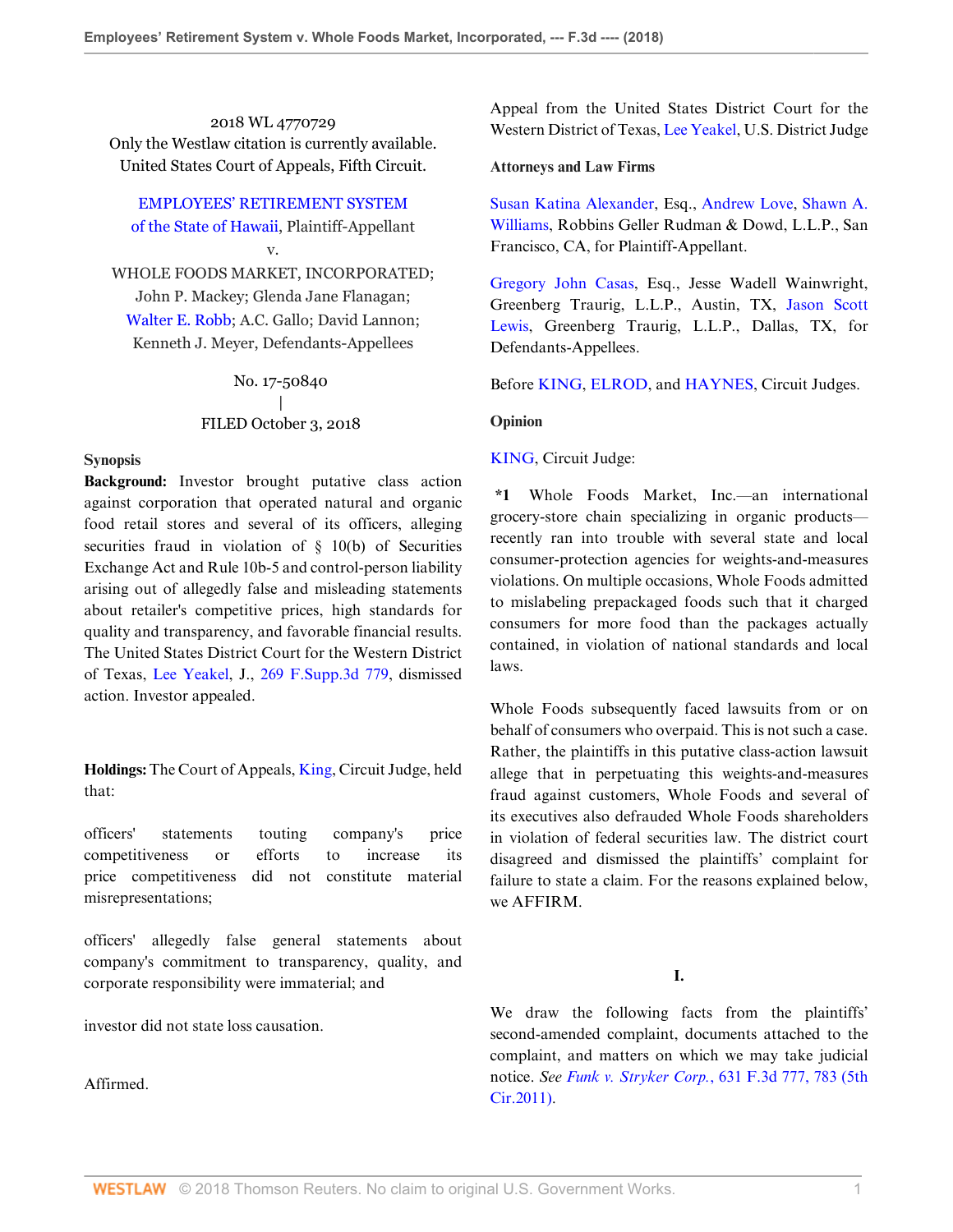**A.**

The plaintiffs' allegations stem from a weights-andmeasures scandal that began to brew as early as 2013 and boiled over in the summer of 2015. Principally, regulators in California and New York caught Whole Foods including the weight of packaging—"tare weight," in the industry parlance—in the price of many of its prepackaged products. As a result, Whole Foods effectively charged consumers more than the advertised price per pound for the affected products. This practice violates national weights-and-measures standards and various state and local laws that incorporate those standards.

The plaintiffs allege that the defendants knew about Whole Foods' weights-and-measures problems as early as February 2013, when it entered a tolling agreement with authorities in California who were investigating the issue. On June 11, 2014, this investigation culminated in a lawsuit the State of California and three California cities brought against Whole Foods in state court. Whole Foods settled that lawsuit within a week. As part of the settlement, Whole Foods agreed to refrain from further violations at its California stores and to implement procedures to ensure pricing accuracy. It also agreed to pay about \$800,000 in fines, fees, and restitution. The state court issued an injunction that incorporated the terms of the settlement and retained jurisdiction over the case to oversee Whole Foods' compliance.<sup>[1](#page-8-0)</sup> Shortly thereafter, Whole Foods wrote an open letter to its customers in which it acknowledged unintentionally violating weightsand-measures standards and promised to improve its practices.

But the California settlement hardly marked the end of Whole Foods' woes. Regulators in Albany, New York fined Whole Foods for weights-and-measures violations in August 2014 and again in January 2015. Then, on June 24, 2015, the New York City Department of Consumer Affairs ("DCA") released a scathing report on Whole Foods' weights-and-measures practices. In a press release, the DCA said it uncovered violations at each of Whole Foods' stores in New York City. In fact, it reported that 89 percent of the products it tested failed to meet federal weights-and-measures standards, causing Whole Foods to overcharge customers between \$0.80 and \$14.84 per affected product. DCA inspectors characterized their

findings as "the worst case of mislabeling they [had] seen in their careers."

**\*2** Although Whole Foods officials initially denied the DCA's allegations, they soon pivoted to strike a conciliatory tone. On June 29, 2015, Whole Foods' co-CEOs John Mackey and Walter Robb—both defendants in this lawsuit—posted a video to Whole Foods' website admitting that the company had "made some mistakes" with regards to pricing in its New York City stores. Whole Foods simultaneously posted a statement on its website detailing policy changes it intended to implement to guard against future violations.

The DCA report and Whole Foods' subsequent apology received national media attention in the weeks that followed. The New York Times published an article highlighting the DCA's allegations the day they were released. USA Today and Forbes later published articles discussing Whole Foods' acceptance of responsibility. At least one market analyst weighed in with a report that discussed Whole Foods' "surprising apology for inaccurate pricing."

<span id="page-1-0"></span>The plaintiffs allege that consumers took notice. Whole Foods' third-quarter financial data, which it released on July 29, showed that Whole Foods missed its sales targets for the quarter and demonstrated a marked slowdown in sales growth in the two weeks between the DCA's report and the end of the quarter. On a conference call with investors that evening, Robb and Whole Foods CFO Glenda Jane Flanagan—another defendant in this lawsuit —attributed the decline to the DCA findings and the negative press that it attracted. Market analysts concurred in this assessment. Whole Foods' common-stock price fell about ten percent the next day on high-volume trading.

### **B.**

The putative class plaintiffs purchased Whole Foods common stock between July 31, 2013, and July 29, 2015. The plaintiffs say that during this period, Whole Foods made various fraudulent statements that artificially inflated the price of its stock. Then, the plaintiffs allege, when the extent of Whole Foods' weights-and-measures issues came to light, Whole Foods stock declined to reflect its true value, harming those investors that purchased the stock at artificially inflated prices.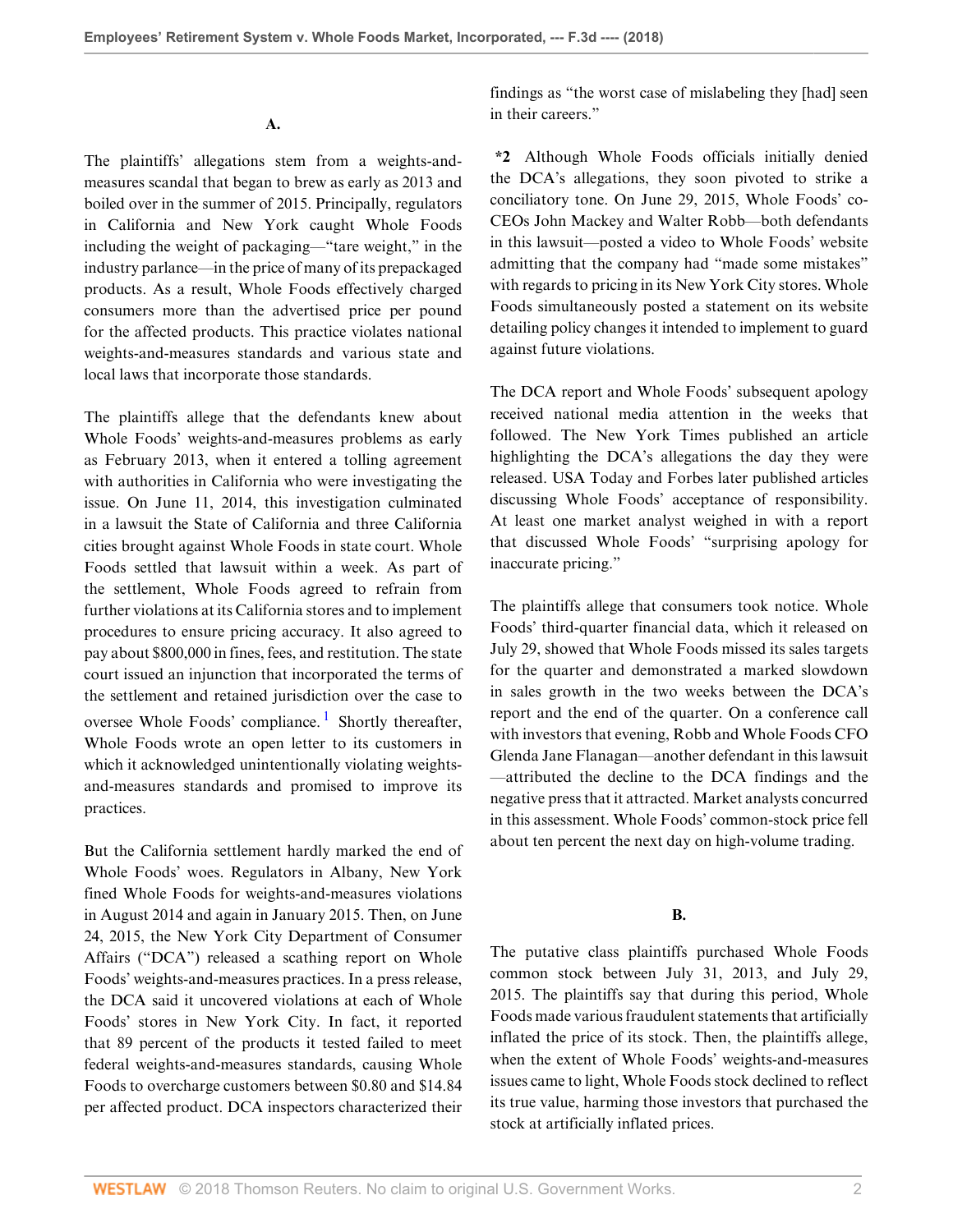The plaintiffs allege three general categories of statements that Whole Foods made, which (they say) the weightsand-measures scandal eventually revealed to be false. First, they challenge the defendants' frequent assertions that Whole Foods provides competitive pricing to its customers or is working to improve its pricing:

- On July 31, 2013, defendant Kenneth Meyer —a Whole Foods executive vice president—told investors on a conference call, "We don't have to be ashamed compared to any other competitor for the exact same items we have great prices."
- On November 6, 2013, Mackey told investors on a conference call, "We have narrowed the price gap versus our competitors on known value items to its narrowest margin yet...."
- On February 12, 2014, Robb told investors on a conference call, "Our internal pricing surveys showed improvements from Q4 to Q1, in a competitive price positioning across virtually all competitors in all areas...."
- On February 21, 2014, Whole Foods stated in a Form 10-Q it filed with the SEC that it was "improving [its] relative price positioning[ ] [and] expanding its value offerings across the store."
- On May 6, 2014, Robb told investors on a conference call that Whole Foods was "continuing to make ... investments strategically in price." On that same call, defendant A.C. Gallo, Whole Foods' president and COO, said Whole Foods was "really focused on being really competitive with [its] prices."
- **\*3** On July 30, 2014, Robb told investors on a conference call, "[W]e believe our value efforts continue to be a key element in driving sales growth over the long-term," and "[o]ur focus going forward is primarily in perishables, where we see opportunities to narrow price gaps on select known value items."
- On November 5, 2014, Mackey told investors on a conference call, "We remain committed to the highest quality standards and to expanding our value offering." On that same call, defendant David Lannon—a Whole Foods executive vice president said Whole Foods' internal testing showed it was "matching toe-to-toe with all of [its] competitors."
- On February 11, 2015, Robb told investors on a conference call, "We continue to see unit lift from the lower produce pricing we are testing in several markets.... [W]e believe more competitive produce pricing will greatly benefit our overall value perception."
- On February 27, 2015, Mackey told an audience of investors that Whole Foods has "made investments in price in selected markets."

These statements are false, the plaintiffs insist, because prices on many Whole Foods products were effectively higher than advertised as a result of the weights-andmeasures problem.

Second, the plaintiffs point to various proclamations the defendants made suggesting that Whole Foods holds itself to high standards for transparency, quality, and corporate responsibility:

- On November 6, 2013, Mackey told investors on a conference call that Whole Foods "continu[ed] to raise the bar even higher on [its] standards of transparency."
- On November 22, 2013, Whole Foods filed a Form 10-K with the SEC that stated Whole Foods "seek[s] to be a deeply responsible company in the communities where [it] do[es] business around the world, providing ethically sourced, highquality products and transparent information to [its] customers."
- On March 12, 2014, Robb told an audience of investors, "Whole Foods Market has the highest standards in the supermarket industry of any company. ... The transparency that is going to continue to unfold over the coming years, that is where we are the leaders and we will continue to be the leaders." He further remarked, "[I]t is not just the quality of the products; it is the quality of the standards behind the products."
- In its June 26, 2014, letter to customers about the California settlement, Whole Foods stated that it "always strive[s] for transparency and accuracy in everything [it] do[es]" and it "take[s] pride in setting higher standards for quality."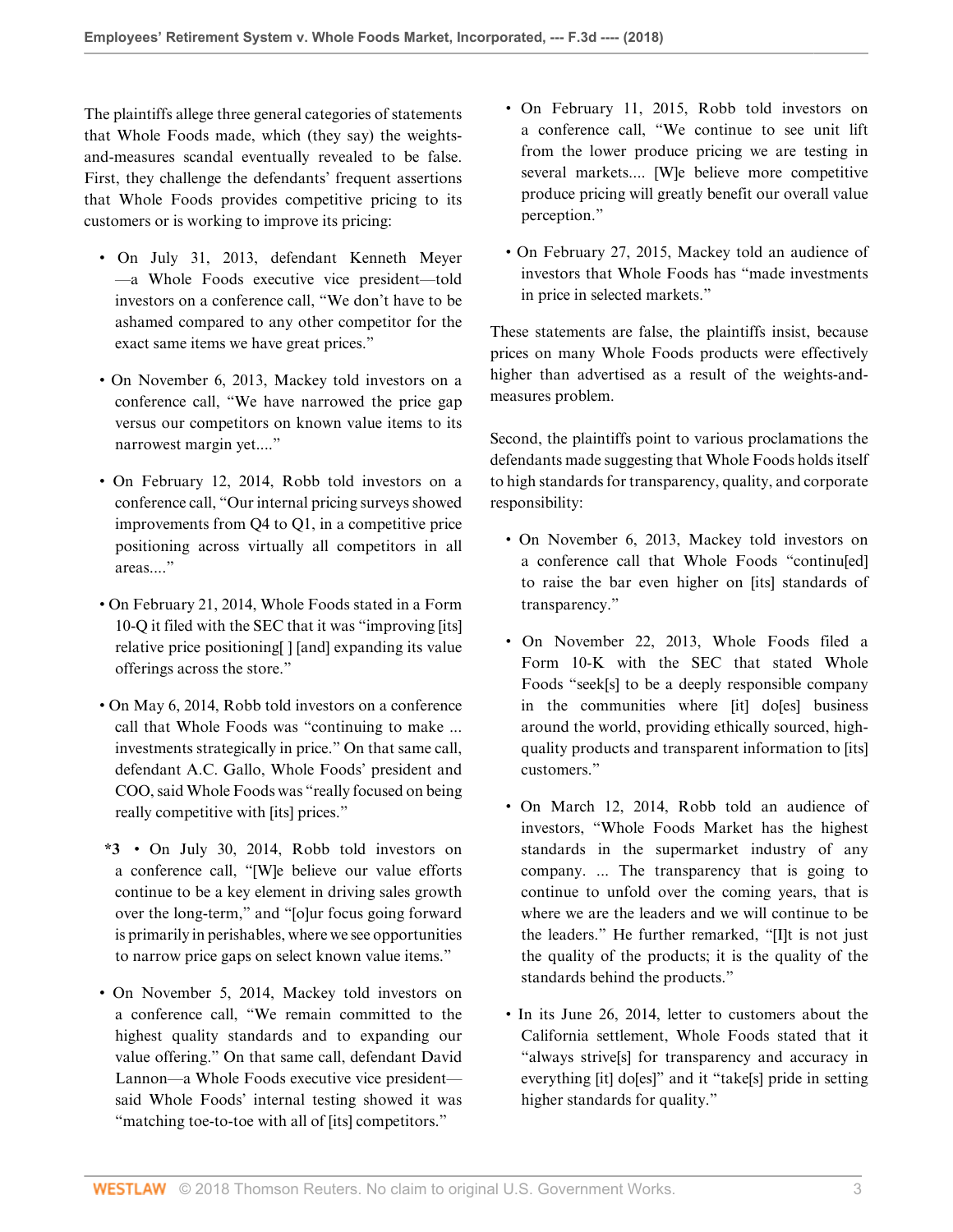- On July 30, 2014, Robb told investors on a conference call, "Our brand and our marketing campaign will highlight both our value and our values, reinforcing our leadership around quality and transparency in the marketplace." On the same call, Mackey said, "We're going to remind our customers, and also people who don't know Whole Foods very well, what we really stand for, and how we're different and better than many of our competitors."
- On November 21, 2014, Whole Foods again filed a Form 10-K with the SEC in which it stated Whole Foods "seek[s] to be a deeply responsible company in the communities where [it] do[es] business around the world, providing ethically sourced, highquality products and transparent information to [its] customers."
- On February 27, 2015, Mackey told an audience of investors, "[W]e're going to concentrate in building that new top for this industry: new levels of quality, new levels of transparency, new levels of accountability across the entire business."
- **\*4** On May 6, 2015, Mackey stated in a press release, "Our Whole Foods Market brand has helped lead the shift in consciousness toward fresh, healthy foods by offering the highest quality, broadest selection, and best customer service. ..."

The plaintiffs say these statements are false because—far from being transparent or responsible—Whole Foods was defrauding its customers, principally by charging them for tare weight.

Third, the plaintiffs claim that Whole Foods published inflated earnings statements by including in revenues receipts from fraudulently labeled products, in violation of generally accepted accounting principles ("GAAP"). Essentially, the plaintiffs say that because Whole Foods was overcharging customers on some prepackaged goods, every time it publicly announced its financial numbers —whether through regulatory filings, press releases, or other communications—it exaggerated its earnings by taking into account money that it had actually received but had not actually earned. According to the plaintiffs, GAAP prevents a business from recording earnings until the business has substantially performed its obligation to become entitled to those earnings. Therefore, the argument goes, because Whole Foods' weightsand-measures violations prevented it from substantially performing its obligations to countless consumers, Whole Foods violated GAAP by counting the money it had collected from the defrauded customers as earnings.

As an illustration, consider a customer who purchases chicken at an advertised price of \$5.00 per pound. If the package of chicken the customer selects is labeled as containing three pounds of chicken but actually contains only two pounds of chicken and one pound of tare weight, then (according to the plaintiffs) GAAP dictates that Whole Foods can only count \$10.00 of the \$15.00 it collects from the customer as earnings. If Whole Foods records all \$15.00 from that transaction as earnings, then according to the plaintiffs, it has inflated its earnings by \$5.00 allegedly in violation of GAAP. When this extra \$5.00 is compounded by innumerable similar transactions, the plaintiffs assert that Whole Foods could have inflated its earnings by more than \$100 million.

Thus, the plaintiffs allege that every time Whole Foods communicated its earnings to shareholders, it misled them by failing to discount money the company collected but did not earn because of its weights-and-measures problems. To give one of many examples that the plaintiffs point to, Whole Foods on February 11, 2015, announced that it took in \$167 million in net income for the first quarter of 2015. The plaintiffs allege that this number is overstated because it accounts for receipts fraudulently collected in exchange for tare weight, which—consistent with GAAP—Whole Foods should not have counted towards its net income.

**C.**

Yochanan Markman, a Whole Foods stockholder, initially brought this action in the district court against Whole Foods, Mackey, Robb, and Flanagan. Markman alleged that the defendants each violated § 10(b) of the Securities Exchange Act of 1934 by deceiving Markman and other investors into purchasing Whole Foods stock at artificially inflated prices. He further alleged that the individual defendants violated § 20(a) of the Securities Exchange Act by controlling Whole Foods' unlawful conduct. And he purported to represent a class of similarly situated plaintiffs pursuant to [Federal Rule of Civil](http://www.westlaw.com/Link/Document/FullText?findType=L&pubNum=1000600&cite=USFRCPR23&originatingDoc=I9bb64810c76c11e8ae6bb4b0ae8dca5a&refType=LQ&originationContext=document&vr=3.0&rs=cblt1.0&transitionType=DocumentItem&contextData=(sc.Search)) [Procedure 23.](http://www.westlaw.com/Link/Document/FullText?findType=L&pubNum=1000600&cite=USFRCPR23&originatingDoc=I9bb64810c76c11e8ae6bb4b0ae8dca5a&refType=LQ&originationContext=document&vr=3.0&rs=cblt1.0&transitionType=DocumentItem&contextData=(sc.Search))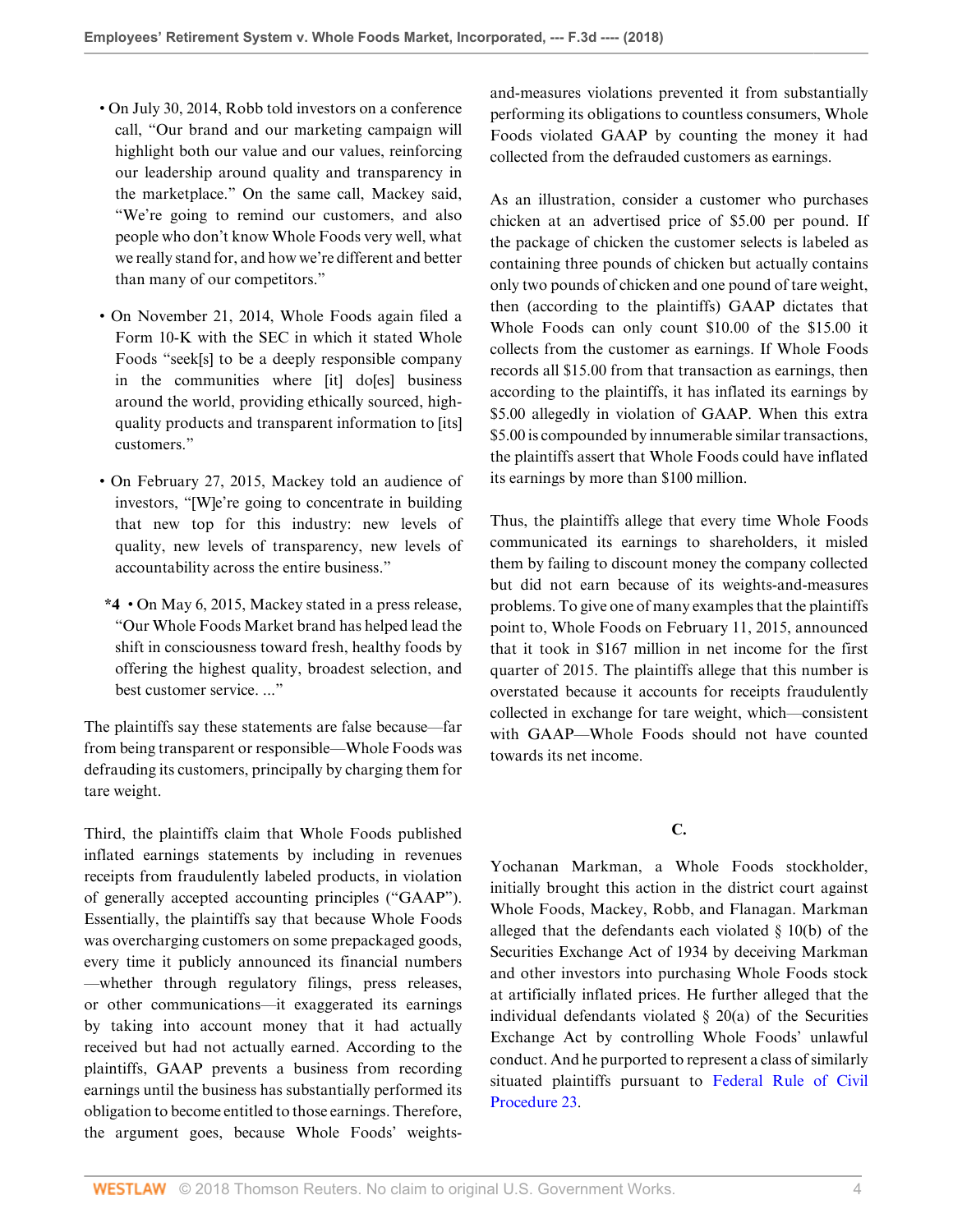**\*5** The district court later substituted the Employees' Retirement System of the State of Hawaii (the "Retirement System") as the lead plaintiff. The Retirement System filed an amended complaint in which it added corporate officers Gallo, Meyer, and Lannon as defendants. On the defendants' motion, the district court dismissed the amended complaint without prejudice. It first concluded that the plaintiffs failed to sufficiently allege that any of the defendants made a materially false statement in violation of  $\S$  10(b). It held that the statements about transparency, integrity, and quality were all nonactionable puffery. It next held that the plaintiffs failed to allege the defendants' statements about Whole Foods competitive pricing were actually false or misleading. And it held that the plaintiffs failed to allege Whole Foods' financial statements were fraudulent with sufficient particularity because it did not point to any specific instances of Whole Foods recording unearned money as revenue. It alternatively held that the plaintiffs failed to allege specifically that any of the defendants knew or should have known the falsity of the various statements when made. And it explained that because the plaintiffs did not sufficiently plead a misrepresentation, they also failed to plead that the defendants caused their loss. It also dismissed the plaintiffs' § 20(a) claims as dependent on the § 10(b) claims.

The Retirement System filed a second amended complaint, which included additional factual allegations. Most notably, the Retirement System attached an affidavit that a Whole Foods data analyst prepared for a separate lawsuit, which detailed Whole Foods' total sales on certain perishable products in New York State between June 2012 and June 2015. The defendants again moved to dismiss and the district court again granted the defendants' motion—this time with prejudice. The district court explained that the affidavit did not cure the plaintiffs' prior pleading deficiencies because its conclusion was hypothetical and was "based on aggregate sales and inventory records not pertaining to the weight and pricing of prepackaged products." It further concluded that the plaintiffs' new allegations about the defendants' knowledge still failed to identify what each individual defendant knew about the falsity of his statements. It accordingly concluded that the plaintiffs again failed to state a  $\S$  10(b) claim and therefore also failed to state a derivative  $\S$  20(a) claim. The plaintiffs appeal.

We review orders dismissing a complaint for failure to state a claim de novo. *[Alexander v. AmeriPro Funding,](http://www.westlaw.com/Link/Document/FullText?findType=Y&serNum=2040969158&pubNum=0000506&originatingDoc=I9bb64810c76c11e8ae6bb4b0ae8dca5a&refType=RP&fi=co_pp_sp_506_705&originationContext=document&vr=3.0&rs=cblt1.0&transitionType=DocumentItem&contextData=(sc.Search)#co_pp_sp_506_705) Inc.*[, 848 F.3d 698, 705 \(5th Cir.2017\).](http://www.westlaw.com/Link/Document/FullText?findType=Y&serNum=2040969158&pubNum=0000506&originatingDoc=I9bb64810c76c11e8ae6bb4b0ae8dca5a&refType=RP&fi=co_pp_sp_506_705&originationContext=document&vr=3.0&rs=cblt1.0&transitionType=DocumentItem&contextData=(sc.Search)#co_pp_sp_506_705) For a claim to survive the motion-to-dismiss stage, it must state plausible grounds for relief. *See [Peña v. City of Rio Grande City](http://www.westlaw.com/Link/Document/FullText?findType=Y&serNum=2043598703&pubNum=0000506&originatingDoc=I9bb64810c76c11e8ae6bb4b0ae8dca5a&refType=RP&fi=co_pp_sp_506_618&originationContext=document&vr=3.0&rs=cblt1.0&transitionType=DocumentItem&contextData=(sc.Search)#co_pp_sp_506_618)*, [879 F.3d 613, 618 \(5th Cir.2018\).](http://www.westlaw.com/Link/Document/FullText?findType=Y&serNum=2043598703&pubNum=0000506&originatingDoc=I9bb64810c76c11e8ae6bb4b0ae8dca5a&refType=RP&fi=co_pp_sp_506_618&originationContext=document&vr=3.0&rs=cblt1.0&transitionType=DocumentItem&contextData=(sc.Search)#co_pp_sp_506_618) A claim states plausible grounds for relief when—assuming the truth of all the plaintiff's nonconclusory allegations and viewing them in the light most favorable to the plaintiff—we can "draw the reasonable inference that the defendant is liable for the misconduct alleged." *Ashcroft v. Iqbal*[, 556 U.S. 662, 678,](http://www.westlaw.com/Link/Document/FullText?findType=Y&serNum=2018848474&pubNum=0000708&originatingDoc=I9bb64810c76c11e8ae6bb4b0ae8dca5a&refType=RP&originationContext=document&vr=3.0&rs=cblt1.0&transitionType=DocumentItem&contextData=(sc.Search)) [129 S.Ct. 1937, 173 L.Ed.2d 868 \(2009\).](http://www.westlaw.com/Link/Document/FullText?findType=Y&serNum=2018848474&pubNum=0000708&originatingDoc=I9bb64810c76c11e8ae6bb4b0ae8dca5a&refType=RP&originationContext=document&vr=3.0&rs=cblt1.0&transitionType=DocumentItem&contextData=(sc.Search))

Generally, a "short and plain statement" that shows a plausible claim for relief will suffice. [Fed. R. Civ. P.](http://www.westlaw.com/Link/Document/FullText?findType=L&pubNum=1000600&cite=USFRCPR8&originatingDoc=I9bb64810c76c11e8ae6bb4b0ae8dca5a&refType=LQ&originationContext=document&vr=3.0&rs=cblt1.0&transitionType=DocumentItem&contextData=(sc.Search))  $8(a)(2)$ . But a plaintiff that alleges fraud "must state" with particularity the circumstances constituting fraud." [Fed. R. Civ. P. 9\(b\)](http://www.westlaw.com/Link/Document/FullText?findType=L&pubNum=1000600&cite=USFRCPR9&originatingDoc=I9bb64810c76c11e8ae6bb4b0ae8dca5a&refType=LQ&originationContext=document&vr=3.0&rs=cblt1.0&transitionType=DocumentItem&contextData=(sc.Search)). To fulfill [Rule 9](http://www.westlaw.com/Link/Document/FullText?findType=L&pubNum=1000600&cite=USFRCPR9&originatingDoc=I9bb64810c76c11e8ae6bb4b0ae8dca5a&refType=LQ&originationContext=document&vr=3.0&rs=cblt1.0&transitionType=DocumentItem&contextData=(sc.Search))'s particularity requirement, we have explained that a plaintiff must "identify[ ] the 'time, place, and contents of the false representations, as well as the identity of the person making the misrepresentation and what that person obtained thereby.' " *Owens v. Jastrow*[, 789 F.3d 529, 535](http://www.westlaw.com/Link/Document/FullText?findType=Y&serNum=2036447582&pubNum=0000506&originatingDoc=I9bb64810c76c11e8ae6bb4b0ae8dca5a&refType=RP&fi=co_pp_sp_506_535&originationContext=document&vr=3.0&rs=cblt1.0&transitionType=DocumentItem&contextData=(sc.Search)#co_pp_sp_506_535) [\(5th Cir.2015\)](http://www.westlaw.com/Link/Document/FullText?findType=Y&serNum=2036447582&pubNum=0000506&originatingDoc=I9bb64810c76c11e8ae6bb4b0ae8dca5a&refType=RP&fi=co_pp_sp_506_535&originationContext=document&vr=3.0&rs=cblt1.0&transitionType=DocumentItem&contextData=(sc.Search)#co_pp_sp_506_535) (quoting *[Tuchman v. DSC Commc'ns Corp](http://www.westlaw.com/Link/Document/FullText?findType=Y&serNum=1994042540&pubNum=0000506&originatingDoc=I9bb64810c76c11e8ae6bb4b0ae8dca5a&refType=RP&fi=co_pp_sp_506_1068&originationContext=document&vr=3.0&rs=cblt1.0&transitionType=DocumentItem&contextData=(sc.Search)#co_pp_sp_506_1068)*., [14 F.3d 1061, 1068 \(5th Cir.1994\)](http://www.westlaw.com/Link/Document/FullText?findType=Y&serNum=1994042540&pubNum=0000506&originatingDoc=I9bb64810c76c11e8ae6bb4b0ae8dca5a&refType=RP&fi=co_pp_sp_506_1068&originationContext=document&vr=3.0&rs=cblt1.0&transitionType=DocumentItem&contextData=(sc.Search)#co_pp_sp_506_1068) ). A federal securitiesfraud plaintiff must additionally comply with the pleading requirements set forth in the Private Securities Litigation Reform Act ("PSLRA"). *See [id.](http://www.westlaw.com/Link/Document/FullText?findType=Y&serNum=2036447582&pubNum=0000506&originatingDoc=I9bb64810c76c11e8ae6bb4b0ae8dca5a&refType=RP&originationContext=document&vr=3.0&rs=cblt1.0&transitionType=DocumentItem&contextData=(sc.Search))* The PSLRA requires plaintiffs to "specify each statement alleged to have been misleading, the reason or reasons why the statement is misleading, and, if an allegation regarding the statement or omission is made on information and belief, ... [to] state with particularity all facts on which that belief is formed." [15 U.S.C. § 78u-4\(b\)\(1\).](http://www.westlaw.com/Link/Document/FullText?findType=L&pubNum=1000546&cite=15USCAS78U-4&originatingDoc=I9bb64810c76c11e8ae6bb4b0ae8dca5a&refType=RB&originationContext=document&vr=3.0&rs=cblt1.0&transitionType=DocumentItem&contextData=(sc.Search)#co_pp_3fed000053a85) It further requires that to the extent a plaintiff must prove the defendant acted with a particular state of mind, the plaintiff "shall, with respect to each act or omission alleged ... state with particularity facts giving rise to a strong inference that the defendant acted with the required state of mind."  $\S 78u-4(b)(2)(A)$ .

#### **III.**

**\*6** The plaintiffs claim the defendants violated § 10(b) of the Securities Exchange Act. Section 10(b) makes it unlawful "[t]o use or employ, in connection with the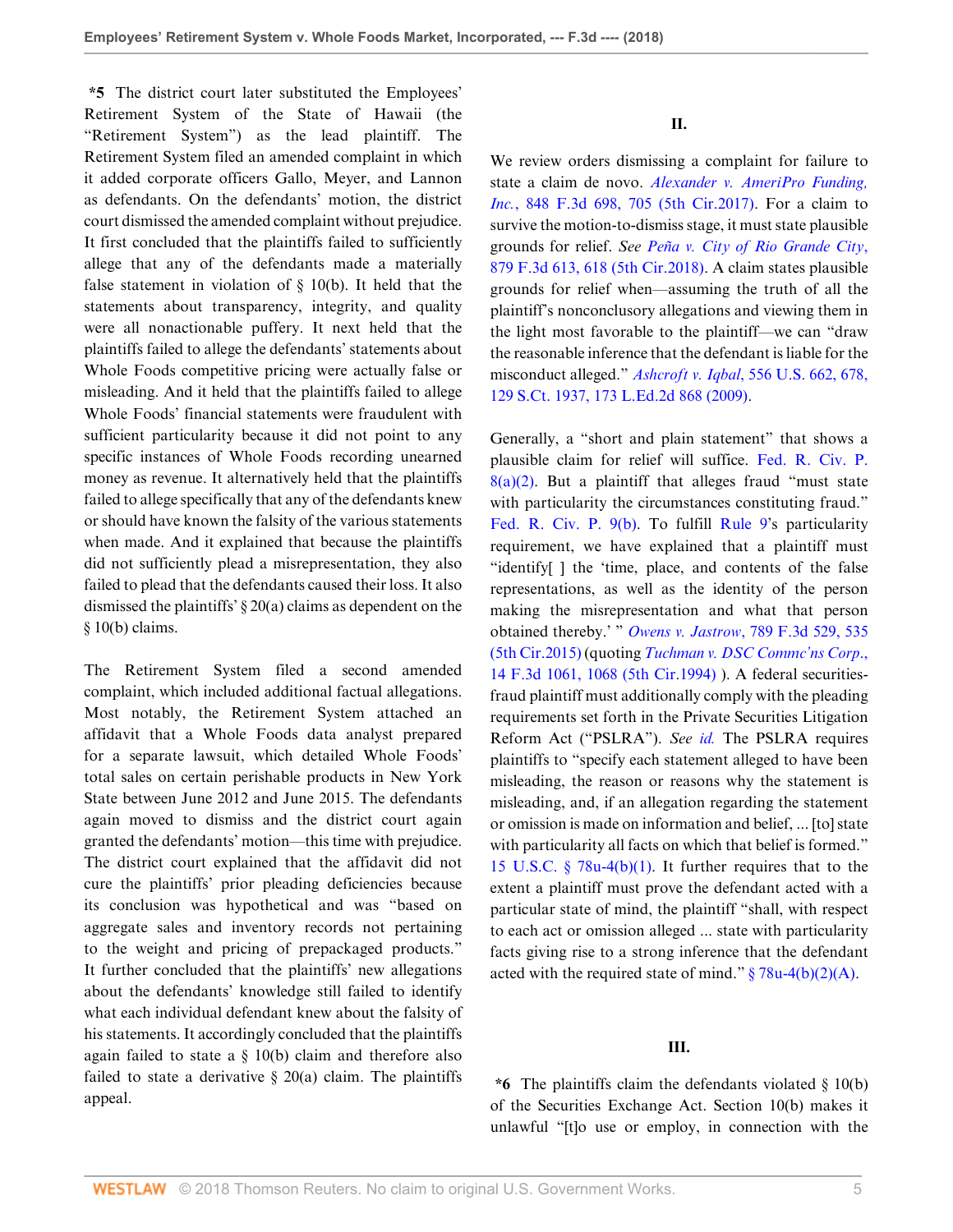purchase or sale of any security ... any manipulative or deceptive device or contrivance in contravention of such rules and regulations as the [Securities and Exchange] Commission may prescribe." *Id.* § 78j(b). In turn, SEC Rule 10b-5 makes it unlawful to, in connection with the sale of a security, "make any untrue statement of a material fact or to omit to state a material fact necessary in order to make the statements made, in the light of the circumstances under which they were made, not misleading." [17 C.F.R. § 240.10b-5\(b\)](http://www.westlaw.com/Link/Document/FullText?findType=L&pubNum=1000547&cite=17CFRS240.10B-5&originatingDoc=I9bb64810c76c11e8ae6bb4b0ae8dca5a&refType=LQ&originationContext=document&vr=3.0&rs=cblt1.0&transitionType=DocumentItem&contextData=(sc.Search)). Courts have read Section 10(b) and Rule 10b-5 to create an implied private right of action for victims of securities fraud. *See [Dura](http://www.westlaw.com/Link/Document/FullText?findType=Y&serNum=2006478482&pubNum=0000708&originatingDoc=I9bb64810c76c11e8ae6bb4b0ae8dca5a&refType=RP&originationContext=document&vr=3.0&rs=cblt1.0&transitionType=DocumentItem&contextData=(sc.Search)) Pharm., Inc. v. Broudo*[, 544 U.S. 336, 341, 125 S.Ct. 1627,](http://www.westlaw.com/Link/Document/FullText?findType=Y&serNum=2006478482&pubNum=0000708&originatingDoc=I9bb64810c76c11e8ae6bb4b0ae8dca5a&refType=RP&originationContext=document&vr=3.0&rs=cblt1.0&transitionType=DocumentItem&contextData=(sc.Search)) [161 L.Ed.2d 577 \(2005\).](http://www.westlaw.com/Link/Document/FullText?findType=Y&serNum=2006478482&pubNum=0000708&originatingDoc=I9bb64810c76c11e8ae6bb4b0ae8dca5a&refType=RP&originationContext=document&vr=3.0&rs=cblt1.0&transitionType=DocumentItem&contextData=(sc.Search))

In cases like this one where a plaintiff alleges the fraud occurred in the public securities market, we have explained,

> [T]he action's basic elements are: (1) a material misrepresentation (or omission), (2) scienter, i.e., a wrongful state of mind, (3) a connection with the purchase or sale of a security, (4) reliance, often referred to in cases involving public securities markets (fraud-onthe-market cases) as "transaction causation"; (5) economic loss; and (6) "loss causation," i.e., a causal connection between the material misrepresentation and the loss.

*[Lormand v. US Unwired, Inc.](http://www.westlaw.com/Link/Document/FullText?findType=Y&serNum=2018570454&pubNum=0000506&originatingDoc=I9bb64810c76c11e8ae6bb4b0ae8dca5a&refType=RP&fi=co_pp_sp_506_238&originationContext=document&vr=3.0&rs=cblt1.0&transitionType=DocumentItem&contextData=(sc.Search)#co_pp_sp_506_238)*, 565 F.3d 228, 238-39 (5th [Cir.2009\)](http://www.westlaw.com/Link/Document/FullText?findType=Y&serNum=2018570454&pubNum=0000506&originatingDoc=I9bb64810c76c11e8ae6bb4b0ae8dca5a&refType=RP&fi=co_pp_sp_506_238&originationContext=document&vr=3.0&rs=cblt1.0&transitionType=DocumentItem&contextData=(sc.Search)#co_pp_sp_506_238) (quoting *Dura*[, 544 U.S. at 341-42, 125 S.Ct.](http://www.westlaw.com/Link/Document/FullText?findType=Y&serNum=2006478482&pubNum=0000708&originatingDoc=I9bb64810c76c11e8ae6bb4b0ae8dca5a&refType=RP&originationContext=document&vr=3.0&rs=cblt1.0&transitionType=DocumentItem&contextData=(sc.Search)) [1627](http://www.westlaw.com/Link/Document/FullText?findType=Y&serNum=2006478482&pubNum=0000708&originatingDoc=I9bb64810c76c11e8ae6bb4b0ae8dca5a&refType=RP&originationContext=document&vr=3.0&rs=cblt1.0&transitionType=DocumentItem&contextData=(sc.Search))).

Below, the district court dismissed the plaintiffs'  $\S$  10(b) claims because it determined the plaintiffs failed to properly allege a material misrepresentation, scienter, or loss causation. The defendants do not dispute that the plaintiffs allege the other elements of a § 10(b) claim.

Recall that the plaintiffs allege the defendants made repeated false statements, each of which falls into one of three general categories: (1) statements touting Whole Foods' price competitiveness or efforts to increase its price competitiveness; (2) statements about Whole Foods' commitment to transparency, quality, and corporate responsibility; and (3) statements announcing Whole

Foods' allegedly inflated revenues. We conclude that the first two categories do not constitute material misrepresentations under  $\S$  10(b). As for the third category, we conclude that even assuming such statements were material falsehoods, they did not cause the plaintiffs' loss.

## **A.**

We agree with the district court that the plaintiffs fail to allege that the defendants' particular statements about Whole Foods' prices are false. First, it does not follow that Whole Foods' weights-and-measures issues rendered false the defendants' statements about Whole Foods decreasing its prices. The fact that Whole Foods' prices at the time of these statements were effectively higher than advertised does not mean that the prices were higher than they had been previously. Otherwise put, if Whole Foods decreased the price of chicken from \$5.00 per pound to \$4.00 per pound, the price would drop regardless of whether Whole Foods impermissibly charged customers for tare weight. Thus, when, for example, Robb said in a February 12, 2014, conference call that Whole Foods' "internal pricing surveys showed improvements from" the fourth quarter of 2013 to the first quarter of 2014, nothing that the plaintiffs allege about Whole Foods' weights-and-measures problems makes that statement false. The plaintiffs cannot plausibly allege that the defendants lied about improving Whole Foods' prices without comparing the prices at the time of the alleged misrepresentations with prior prices. As the plaintiffs make no such comparison, they fail to allege these statements were misleading.

**\*7** Similarly, the plaintiffs fail to allege that Whole Foods' true prices were not comparable to its competitors' prices or were otherwise unattractive to consumers. The plaintiffs essentially ask us to assume that because Whole Foods' effective prices were revealed to be higher than advertised, the defendants must have lied when they characterized Whole Foods' prices as "competitive." But this conclusion is not inevitable; just because Whole Foods' prices were not *as* competitive as advertised, it need not follow that they were not competitive. It is certainly possible that even if Whole Foods' advertised prices accurately reflected the amount customers were charged when taking tare weight into account, those prices would nevertheless be comparable to Whole Foods' competitors.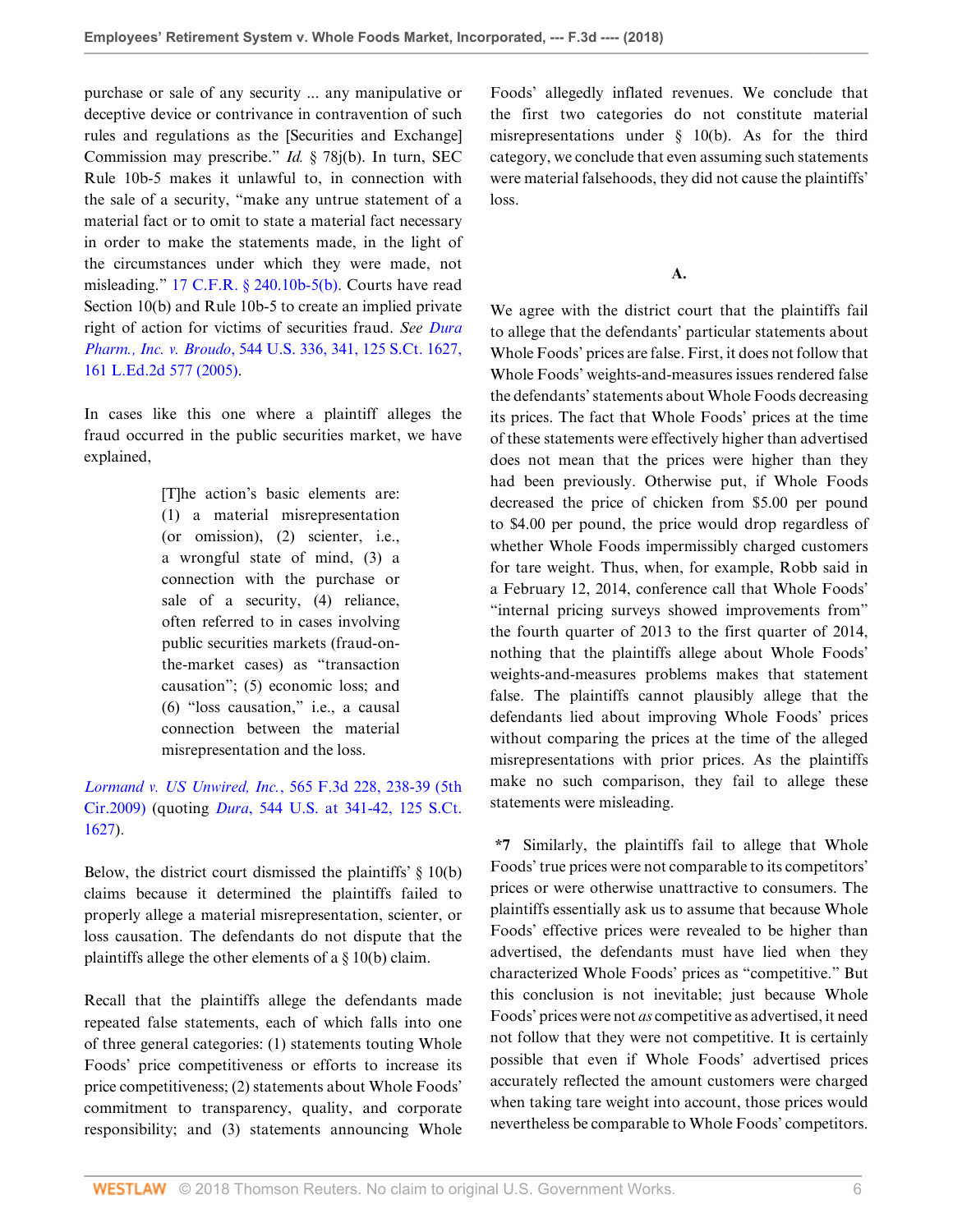The plaintiffs do not provide any point of comparison that might show Whole Foods' true prices were genuinely uncompetitive. Therefore, we conclude the plaintiffs fail to plausibly allege with requisite particularity that the statements about Whole Foods' price competitiveness were misleading. Accordingly, the plaintiffs cannot state a § 10(b) claim based on the defendants' comments about Whole Foods' prices.

#### **B.**

We also agree with the district court that the defendants' comments about Whole Foods' commitments to transparency and quality—even if false—are immaterial. "A misstatement or omission is material if 'there [is] a substantial likelihood that the disclosure of the omitted fact would have been viewed by the reasonable investor as having significantly altered the "total mix" of information made available.' " *[Rosenzweig v. Azurix Corp.](http://www.westlaw.com/Link/Document/FullText?findType=Y&serNum=2003389967&pubNum=0000506&originatingDoc=I9bb64810c76c11e8ae6bb4b0ae8dca5a&refType=RP&fi=co_pp_sp_506_865&originationContext=document&vr=3.0&rs=cblt1.0&transitionType=DocumentItem&contextData=(sc.Search)#co_pp_sp_506_865)*, 332 F.3d [854, 865 \(5th Cir.2003\)](http://www.westlaw.com/Link/Document/FullText?findType=Y&serNum=2003389967&pubNum=0000506&originatingDoc=I9bb64810c76c11e8ae6bb4b0ae8dca5a&refType=RP&fi=co_pp_sp_506_865&originationContext=document&vr=3.0&rs=cblt1.0&transitionType=DocumentItem&contextData=(sc.Search)#co_pp_sp_506_865) (alteration in original) (quoting *Basic, Inc. v. Levinson*[, 485 U.S. 224, 231, 108 S.Ct. 978, 99](http://www.westlaw.com/Link/Document/FullText?findType=Y&serNum=1988031229&pubNum=0000708&originatingDoc=I9bb64810c76c11e8ae6bb4b0ae8dca5a&refType=RP&originationContext=document&vr=3.0&rs=cblt1.0&transitionType=DocumentItem&contextData=(sc.Search)) [L.Ed.2d 194 \(1988\)](http://www.westlaw.com/Link/Document/FullText?findType=Y&serNum=1988031229&pubNum=0000708&originatingDoc=I9bb64810c76c11e8ae6bb4b0ae8dca5a&refType=RP&originationContext=document&vr=3.0&rs=cblt1.0&transitionType=DocumentItem&contextData=(sc.Search)) ). We have explained that a company's "generalized, positive statements" are immaterial because they do not alter a reasonable investor's assessment of the company's prospects. *Id.* [at 869;](http://www.westlaw.com/Link/Document/FullText?findType=Y&serNum=2003389967&pubNum=0000506&originatingDoc=I9bb64810c76c11e8ae6bb4b0ae8dca5a&refType=RP&fi=co_pp_sp_506_869&originationContext=document&vr=3.0&rs=cblt1.0&transitionType=DocumentItem&contextData=(sc.Search)#co_pp_sp_506_869) *see also [ECA, Local](http://www.westlaw.com/Link/Document/FullText?findType=Y&serNum=2017920846&pubNum=0000506&originatingDoc=I9bb64810c76c11e8ae6bb4b0ae8dca5a&refType=RP&fi=co_pp_sp_506_206&originationContext=document&vr=3.0&rs=cblt1.0&transitionType=DocumentItem&contextData=(sc.Search)#co_pp_sp_506_206) [134 IBEW Joint Pension Tr. of Chi. v. JP Morgan Chase](http://www.westlaw.com/Link/Document/FullText?findType=Y&serNum=2017920846&pubNum=0000506&originatingDoc=I9bb64810c76c11e8ae6bb4b0ae8dca5a&refType=RP&fi=co_pp_sp_506_206&originationContext=document&vr=3.0&rs=cblt1.0&transitionType=DocumentItem&contextData=(sc.Search)#co_pp_sp_506_206) Co.*[, 553 F.3d 187, 206 \(2d Cir.2009\)](http://www.westlaw.com/Link/Document/FullText?findType=Y&serNum=2017920846&pubNum=0000506&originatingDoc=I9bb64810c76c11e8ae6bb4b0ae8dca5a&refType=RP&fi=co_pp_sp_506_206&originationContext=document&vr=3.0&rs=cblt1.0&transitionType=DocumentItem&contextData=(sc.Search)#co_pp_sp_506_206) (holding that bank's statements about its integrity were "too general to cause a reasonable investor to rely upon them"); *[City of Monroe](http://www.westlaw.com/Link/Document/FullText?findType=Y&serNum=2006184445&pubNum=0000506&originatingDoc=I9bb64810c76c11e8ae6bb4b0ae8dca5a&refType=RP&fi=co_pp_sp_506_671&originationContext=document&vr=3.0&rs=cblt1.0&transitionType=DocumentItem&contextData=(sc.Search)#co_pp_sp_506_671) [Emp.'s Ret. Sys. v. Bridgestone Corp.](http://www.westlaw.com/Link/Document/FullText?findType=Y&serNum=2006184445&pubNum=0000506&originatingDoc=I9bb64810c76c11e8ae6bb4b0ae8dca5a&refType=RP&fi=co_pp_sp_506_671&originationContext=document&vr=3.0&rs=cblt1.0&transitionType=DocumentItem&contextData=(sc.Search)#co_pp_sp_506_671)*, 399 F.3d 651, [671 \(6th Cir.2005\)](http://www.westlaw.com/Link/Document/FullText?findType=Y&serNum=2006184445&pubNum=0000506&originatingDoc=I9bb64810c76c11e8ae6bb4b0ae8dca5a&refType=RP&fi=co_pp_sp_506_671&originationContext=document&vr=3.0&rs=cblt1.0&transitionType=DocumentItem&contextData=(sc.Search)#co_pp_sp_506_671) ("[S]tatements describing a product in terms of 'quality' or 'best' or benefitting from 'aggressive marketing' are too squishy, too untethered to anything measurable, to communicate anything that a reasonable person would deem important to a securities investment decision."); *[Raab v. Gen. Physics Corp.](http://www.westlaw.com/Link/Document/FullText?findType=Y&serNum=1993168478&pubNum=0000506&originatingDoc=I9bb64810c76c11e8ae6bb4b0ae8dca5a&refType=RP&fi=co_pp_sp_506_290&originationContext=document&vr=3.0&rs=cblt1.0&transitionType=DocumentItem&contextData=(sc.Search)#co_pp_sp_506_290)*, 4 F.3d 286, 290 [\(4th Cir.1993\)](http://www.westlaw.com/Link/Document/FullText?findType=Y&serNum=1993168478&pubNum=0000506&originatingDoc=I9bb64810c76c11e8ae6bb4b0ae8dca5a&refType=RP&fi=co_pp_sp_506_290&originationContext=document&vr=3.0&rs=cblt1.0&transitionType=DocumentItem&contextData=(sc.Search)#co_pp_sp_506_290) ("Analysts and arbitrageurs rely on facts in determining the value of a security, not mere expressions of optimism from company spokesmen.").

We conclude that, as the district court held, the defendants' generalized statements about Whole Foods' transparency, quality, and responsibility are the sort of puffery that a reasonable investor would not rely on. On appeal, the plaintiffs do not dispute that such puffery is generally immaterial. But they say this case is different because Whole Foods has built a brand around holding itself to higher ethical standards than its competitors.

Maybe so, but that does not change the fact that a reasonable investor will not judge Whole Foods' value based on its own generalized and self-serving statements.

The Second Circuit rejected a similar argument in *Local 134 IBEW*. *See* [553 F.3d at 205-06.](http://www.westlaw.com/Link/Document/FullText?findType=Y&serNum=2017920846&pubNum=0000506&originatingDoc=I9bb64810c76c11e8ae6bb4b0ae8dca5a&refType=RP&fi=co_pp_sp_506_205&originationContext=document&vr=3.0&rs=cblt1.0&transitionType=DocumentItem&contextData=(sc.Search)#co_pp_sp_506_205) In that case, a bank's shareholders alleged that it made numerous false statements touting its reputation. *See [id.](http://www.westlaw.com/Link/Document/FullText?findType=Y&serNum=2017920846&pubNum=0000506&originatingDoc=I9bb64810c76c11e8ae6bb4b0ae8dca5a&refType=RP&originationContext=document&vr=3.0&rs=cblt1.0&transitionType=DocumentItem&contextData=(sc.Search))* The shareholders argued that the statements were material because "the significance of a bank's reputation is undeniable." *[Id.](http://www.westlaw.com/Link/Document/FullText?findType=Y&serNum=2017920846&pubNum=0000506&originatingDoc=I9bb64810c76c11e8ae6bb4b0ae8dca5a&refType=RP&fi=co_pp_sp_506_206&originationContext=document&vr=3.0&rs=cblt1.0&transitionType=DocumentItem&contextData=(sc.Search)#co_pp_sp_506_206)* [at 206.](http://www.westlaw.com/Link/Document/FullText?findType=Y&serNum=2017920846&pubNum=0000506&originatingDoc=I9bb64810c76c11e8ae6bb4b0ae8dca5a&refType=RP&fi=co_pp_sp_506_206&originationContext=document&vr=3.0&rs=cblt1.0&transitionType=DocumentItem&contextData=(sc.Search)#co_pp_sp_506_206) The court agreed with the plaintiffs' premise but explained that in reaching their conclusion, the "[p]laintiffs conflate[d] the importance of a bank's reputation for integrity with the materiality of a bank's statements regarding its reputation." *[Id.](http://www.westlaw.com/Link/Document/FullText?findType=Y&serNum=2017920846&pubNum=0000506&originatingDoc=I9bb64810c76c11e8ae6bb4b0ae8dca5a&refType=RP&originationContext=document&vr=3.0&rs=cblt1.0&transitionType=DocumentItem&contextData=(sc.Search))* That is, although a reasonable investor would certainly consider the bank's integrity to be relevant to its investment decision, a reasonable investor would not take the bank at its word that it indeed possesses the integrity it claims. *See [id.](http://www.westlaw.com/Link/Document/FullText?findType=Y&serNum=2017920846&pubNum=0000506&originatingDoc=I9bb64810c76c11e8ae6bb4b0ae8dca5a&refType=RP&originationContext=document&vr=3.0&rs=cblt1.0&transitionType=DocumentItem&contextData=(sc.Search))* ("No investor would take such statements seriously in assessing a potential investment, for the simple fact that almost every investment bank makes these statements."). The same is true here. Surely it matters to investors whether Whole Foods is transparent and otherwise holds itself to high standards. But reasonable investors will not simply take Whole Foods' word for it. They will "rely on facts" to determine whether this is so. *Raab*[, 4 F.3d at 290](http://www.westlaw.com/Link/Document/FullText?findType=Y&serNum=1993168478&pubNum=0000506&originatingDoc=I9bb64810c76c11e8ae6bb4b0ae8dca5a&refType=RP&fi=co_pp_sp_506_290&originationContext=document&vr=3.0&rs=cblt1.0&transitionType=DocumentItem&contextData=(sc.Search)#co_pp_sp_506_290).

**\*8** Accordingly, as the district court correctly held, the plaintiffs cannot state a  $\S$  10(b) claim based on the defendants' generalized statements about Whole Foods' transparency, quality, and integrity.

### **C.**

All that remains is the plaintiffs' claim that the defendants consistently exaggerated Whole Foods' financial results by counting towards its revenues receipts that Whole Foods fraudulently collected by overcharging customers. The plaintiffs allege that GAAP forbids an entity from counting money received as revenue unless "the entity has substantially accomplished what it must do to be entitled to the benefits represented by the revenues." Thus, the plaintiffs reason that whenever Whole Foods sold products to customers that weighed less than represented on the label, it had not "substantially accomplished what it must do to be entitled to" the portion of the purchase price that exceeded the advertised price. Accordingly, the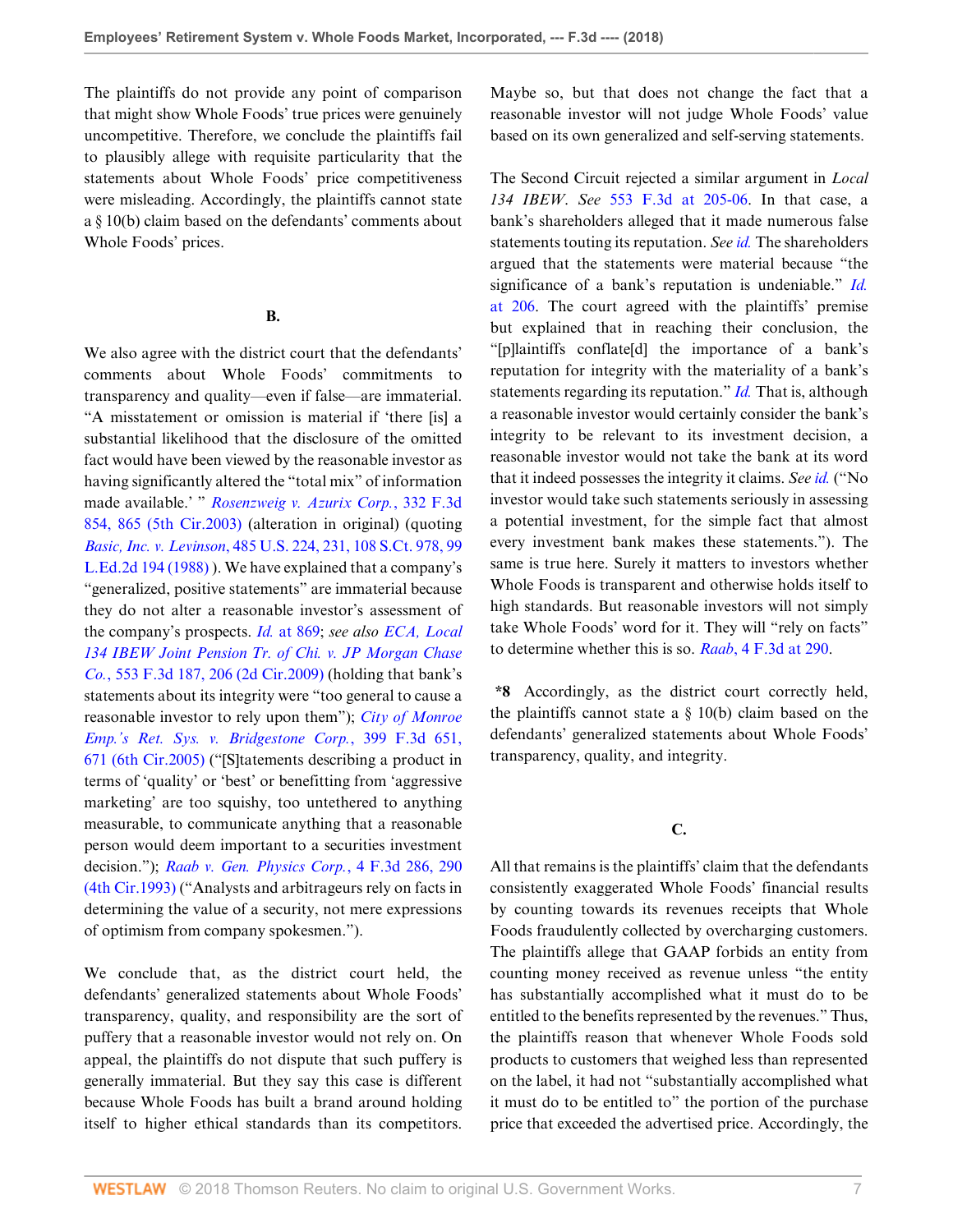plaintiffs insist that to the extent Whole Foods counted any such money as revenue, it did so in violation of GAAP. And because financial statements in violation of GAAP are presumptively misleading,  $2$  the plaintiffs conclude that the defendants' statements about Whole Foods' revenues during the class period amount to misrepresentations under § 10(b).

## <span id="page-7-1"></span>**1.**

The district court rejected this argument because it concluded the plaintiffs failed to plead falsity with the particularity [Rule 9\(b\)](http://www.westlaw.com/Link/Document/FullText?findType=L&pubNum=1000600&cite=USFRCPR9&originatingDoc=I9bb64810c76c11e8ae6bb4b0ae8dca5a&refType=LQ&originationContext=document&vr=3.0&rs=cblt1.0&transitionType=DocumentItem&contextData=(sc.Search)) and the PSLRA require. On appeal, the plaintiffs point to an affidavit that Whole Foods presented to establish federal subjectmatter jurisdiction in a separate lawsuit. The plaintiffs extrapolate from the affidavit's analysis to allege that "Whole Foods overstated its revenues by \$127.7 million" during the relevant period.<sup>[3](#page-8-2)</sup> The plaintiffs argue this allegation suffices to plead with particularity that Whole Foods fraudulently inflated its revenue.

The plaintiffs have a threshold problem. Even if this affidavit sufficiently establishes the total amount by which Whole Foods overcharged its customers, the plaintiffs make no attempt to plead how much of its revenue Whole Foods overstated in "*each* statement alleged to have been misleading."  $\frac{8}{9}$  78u-4(b)(1) (emphasis added). But we need not answer this question. Even assuming arguendo that the plaintiffs allege falsity in reported revenues with particularity,  $\frac{4}{x}$  $\frac{4}{x}$  $\frac{4}{x}$  we nonetheless affirm because the plaintiffs do not allege that Whole Foods' inflated revenues caused the plaintiffs' loss.

# <span id="page-7-2"></span>**2.**

**\*9** As discussed above, a § 10(b) claim requires the plaintiff show that the defendant's misrepresentation caused the plaintiffs' loss. Where, as here, a plaintiff pursues a fraud-on-the-market theory, "the plaintiff must allege that when the 'relevant truth' about the fraud began to leak out or otherwise make its way into the marketplace, it caused the price of the stock to depreciate and, thereby, proximately caused the plaintiff's economic harm." *[Pub. Emp.'s Ret. Sys. of Miss. v. Amedisys, Inc.](http://www.westlaw.com/Link/Document/FullText?findType=Y&serNum=2034493108&pubNum=0000506&originatingDoc=I9bb64810c76c11e8ae6bb4b0ae8dca5a&refType=RP&fi=co_pp_sp_506_320&originationContext=document&vr=3.0&rs=cblt1.0&transitionType=DocumentItem&contextData=(sc.Search)#co_pp_sp_506_320)*, [769 F.3d 313, 320 \(5th Cir.2014\)](http://www.westlaw.com/Link/Document/FullText?findType=Y&serNum=2034493108&pubNum=0000506&originatingDoc=I9bb64810c76c11e8ae6bb4b0ae8dca5a&refType=RP&fi=co_pp_sp_506_320&originationContext=document&vr=3.0&rs=cblt1.0&transitionType=DocumentItem&contextData=(sc.Search)#co_pp_sp_506_320) (quoting *[Lormand](http://www.westlaw.com/Link/Document/FullText?findType=Y&serNum=2018570454&pubNum=0000506&originatingDoc=I9bb64810c76c11e8ae6bb4b0ae8dca5a&refType=RP&fi=co_pp_sp_506_255&originationContext=document&vr=3.0&rs=cblt1.0&transitionType=DocumentItem&contextData=(sc.Search)#co_pp_sp_506_255)*, 565

<span id="page-7-0"></span>[F.3d at 255\)](http://www.westlaw.com/Link/Document/FullText?findType=Y&serNum=2018570454&pubNum=0000506&originatingDoc=I9bb64810c76c11e8ae6bb4b0ae8dca5a&refType=RP&fi=co_pp_sp_506_255&originationContext=document&vr=3.0&rs=cblt1.0&transitionType=DocumentItem&contextData=(sc.Search)#co_pp_sp_506_255). If the stock does not depreciate, then "it cannot be said that there is in fact an economic loss attributable to that misrepresentation." *[Semerenko](http://www.westlaw.com/Link/Document/FullText?findType=Y&serNum=2000470832&pubNum=0000506&originatingDoc=I9bb64810c76c11e8ae6bb4b0ae8dca5a&refType=RP&fi=co_pp_sp_506_185&originationContext=document&vr=3.0&rs=cblt1.0&transitionType=DocumentItem&contextData=(sc.Search)#co_pp_sp_506_185) v. Cendant Corp.*[, 223 F.3d 165, 185 \(3d Cir.2000\)](http://www.westlaw.com/Link/Document/FullText?findType=Y&serNum=2000470832&pubNum=0000506&originatingDoc=I9bb64810c76c11e8ae6bb4b0ae8dca5a&refType=RP&fi=co_pp_sp_506_185&originationContext=document&vr=3.0&rs=cblt1.0&transitionType=DocumentItem&contextData=(sc.Search)#co_pp_sp_506_185). Rather, "the cost of the alleged misrepresentation is still incorporated into the value of the security and may be recovered at any time simply by reselling the security at the inflated price." *[Id.](http://www.westlaw.com/Link/Document/FullText?findType=Y&serNum=2000470832&pubNum=0000506&originatingDoc=I9bb64810c76c11e8ae6bb4b0ae8dca5a&refType=RP&originationContext=document&vr=3.0&rs=cblt1.0&transitionType=DocumentItem&contextData=(sc.Search))*

We have prescribed the following framework through which fraud-on-the-market plaintiffs can show loss causation:

> (1) identifying a "corrective disclosure" (a release of information that reveals to the market the pertinent truth that was previously concealed or obscured by the company's fraud); (2) showing that the stock price dropped soon after the corrective disclosure; and (3) eliminating other possible explanations for this price drop, so that the factfinder can infer that it is *more probable than not* that it was the corrective disclosure—as opposed to other possible depressive factors that caused at least a "substantial" amount of price drop.

*Amedisys*[, 769 F.3d at 321](http://www.westlaw.com/Link/Document/FullText?findType=Y&serNum=2034493108&pubNum=0000506&originatingDoc=I9bb64810c76c11e8ae6bb4b0ae8dca5a&refType=RP&fi=co_pp_sp_506_321&originationContext=document&vr=3.0&rs=cblt1.0&transitionType=DocumentItem&contextData=(sc.Search)#co_pp_sp_506_321) (quoting *[FindWhat Inv'r](http://www.westlaw.com/Link/Document/FullText?findType=Y&serNum=2026252602&pubNum=0000506&originatingDoc=I9bb64810c76c11e8ae6bb4b0ae8dca5a&refType=RP&fi=co_pp_sp_506_1311&originationContext=document&vr=3.0&rs=cblt1.0&transitionType=DocumentItem&contextData=(sc.Search)#co_pp_sp_506_1311) Grp. v. FindWhat.com*[, 658 F.3d 1282, 1311-12 \(11th](http://www.westlaw.com/Link/Document/FullText?findType=Y&serNum=2026252602&pubNum=0000506&originatingDoc=I9bb64810c76c11e8ae6bb4b0ae8dca5a&refType=RP&fi=co_pp_sp_506_1311&originationContext=document&vr=3.0&rs=cblt1.0&transitionType=DocumentItem&contextData=(sc.Search)#co_pp_sp_506_1311) [Cir.2011\)](http://www.westlaw.com/Link/Document/FullText?findType=Y&serNum=2026252602&pubNum=0000506&originatingDoc=I9bb64810c76c11e8ae6bb4b0ae8dca5a&refType=RP&fi=co_pp_sp_506_1311&originationContext=document&vr=3.0&rs=cblt1.0&transitionType=DocumentItem&contextData=(sc.Search)#co_pp_sp_506_1311) ). Importantly, the corrective disclosure must reveal some information not already known to the market, otherwise "the stock price would have incorporated that information, and its disclosure could not have caused a loss." *[Alaska Elec. Pension Fund v. Asar](http://www.westlaw.com/Link/Document/FullText?findType=Y&serNum=2045215709&pubNum=0000506&originatingDoc=I9bb64810c76c11e8ae6bb4b0ae8dca5a&refType=RP&fi=co_pp_sp_506_665&originationContext=document&vr=3.0&rs=cblt1.0&transitionType=DocumentItem&contextData=(sc.Search)#co_pp_sp_506_665)*, 898 F.3d 648, [665 \(5th Cir. 2018\)](http://www.westlaw.com/Link/Document/FullText?findType=Y&serNum=2045215709&pubNum=0000506&originatingDoc=I9bb64810c76c11e8ae6bb4b0ae8dca5a&refType=RP&fi=co_pp_sp_506_665&originationContext=document&vr=3.0&rs=cblt1.0&transitionType=DocumentItem&contextData=(sc.Search)#co_pp_sp_506_665). But a series of partial disclosures may suffice if "the whole is greater than the sum of its parts." *See Amedisys*[, 769 F.3d at 324-25](http://www.westlaw.com/Link/Document/FullText?findType=Y&serNum=2034493108&pubNum=0000506&originatingDoc=I9bb64810c76c11e8ae6bb4b0ae8dca5a&refType=RP&fi=co_pp_sp_506_324&originationContext=document&vr=3.0&rs=cblt1.0&transitionType=DocumentItem&contextData=(sc.Search)#co_pp_sp_506_324).

The plaintiffs allege that their loss occurred when Whole Foods' stock price dropped about ten percent on July 30, 2015, the day after it released its third-quarter numbers showing a substantial slowdown in sales growth. But the plaintiffs do not allege that the defendants revealed any new information about Whole Foods' unfolding weightsand-measures scandal in the July 29 press release or conference call. Indeed, the plaintiffs do not allege that any new information about Whole Foods' overcharging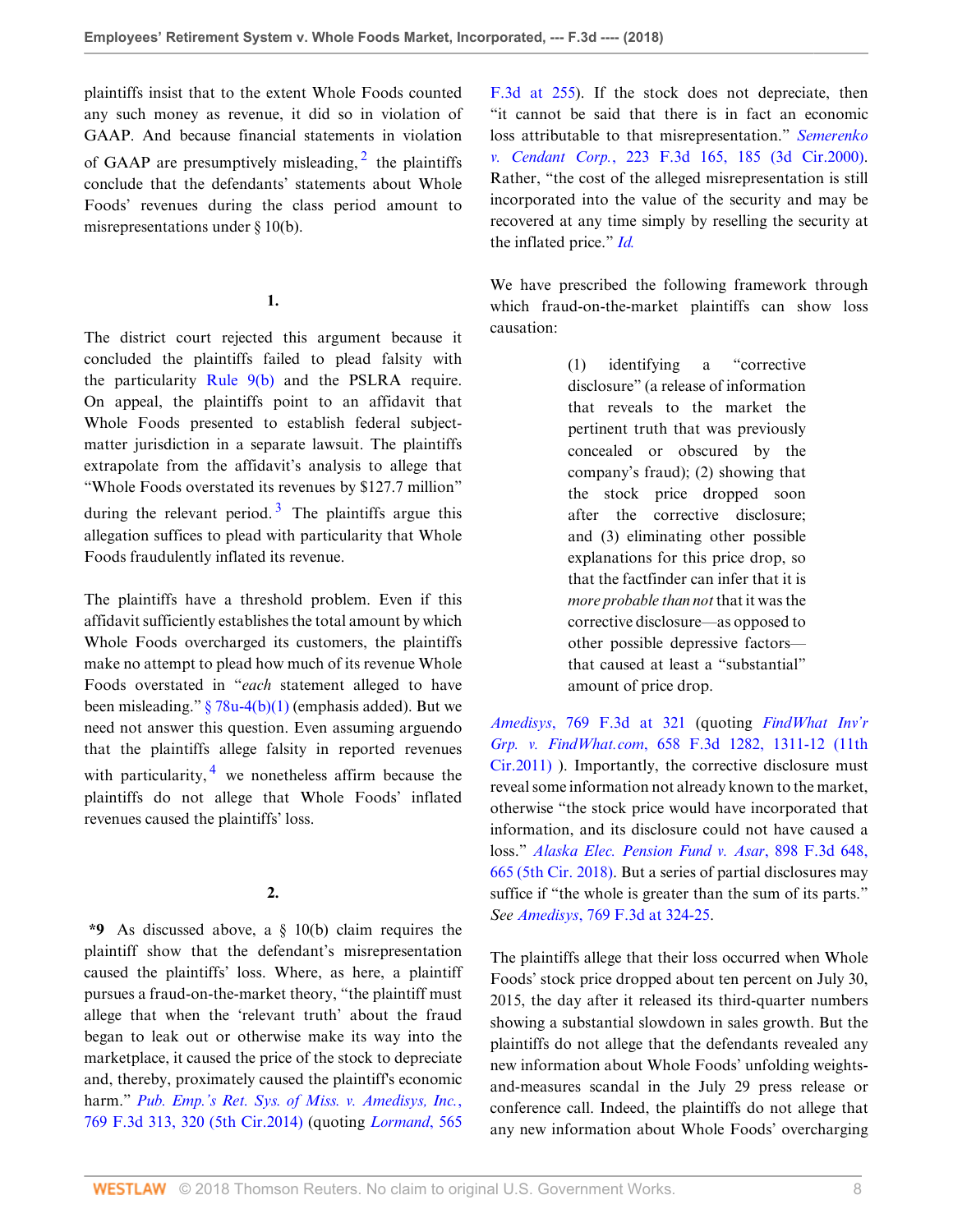had come out since the DCA released its findings more than a month prior. The market did not significantly react at that point, even amidst considerable national media coverage about Whole Foods' weights-and-measurements problems. Therefore, the market was well aware for weeks before the July 30 decline that Whole Foods had been overcharging customers (and therefore, according to the plaintiffs, overstating its revenues).

The plaintiffs do not dispute this. But they nevertheless argue that the drop in sales growth revealed on July 29 was a partial disclosure because it showed the financial impact of previously revealed fraud. Yet the plaintiffs do not argue that the fraud allegedly actionable in *this* case —i.e., Whole Foods' overstated revenues—in any way caused the disappointing sales. Rather, the plaintiffs allege that revenues failed to meet expectations because Whole Foods' customers took exception to the possibility of being defrauded and voted with their feet. This is certainly a plausible inference. But the plaintiffs do not premise their § 10(b) claims on Whole Foods' misrepresentations to its *customers*; rather, they base the claims on Whole Foods' alleged misrepresentations to its *shareholders* through its accounting errors. Nor do the plaintiffs allege that the disappointing sales numbers somehow represented customer dissatisfaction with Whole Foods' accounting practices.

**\*10** The plaintiffs' apparent error is that they conflate the nonactionable weights-and-measures fraud with the allegedly actionable securities fraud. The relationship between the weights-and-measures fraud and the plaintiffs' loss (the decline in the stock price) is causal; the relationship between the alleged securities fraud and the plaintiffs' loss is spurious. Whole Foods' overcharging caused (1) the alleged accounting problems and (2) the public-relations problems. The public-relations problems arguably led to slowed sales and the loss in stock price. But the accounting problems did not cause the public-relations

problem, nor do the plaintiffs allege that the accounting problems caused a separate loss in stock price.

To illustrate, consider a counterfactual scenario in which Whole Foods overcharged its customers but its accountants did not record the ill-gotten receipts as revenue. In all likelihood, upon learning about the overcharging, consumers would have reacted just as negatively, Whole Foods' sales growth would have dropped just as much, and its stock price would have declined all the same. When the stock declined on July 30, 2015, the plaintiffs would have suffered the exact same harm regardless of whether Whole Foods had overstated its revenue. Nothing in the plaintiffs' complaint suggests otherwise.

Accordingly, the plaintiffs fail to identify a decline in stock price that shortly followed a corrective disclosure. They therefore fail to plead a § 10(b) violation. *See [Amedisys](http://www.westlaw.com/Link/Document/FullText?findType=Y&serNum=2034493108&pubNum=0000506&originatingDoc=I9bb64810c76c11e8ae6bb4b0ae8dca5a&refType=RP&fi=co_pp_sp_506_321&originationContext=document&vr=3.0&rs=cblt1.0&transitionType=DocumentItem&contextData=(sc.Search)#co_pp_sp_506_321)*, [769 F.3d at 321](http://www.westlaw.com/Link/Document/FullText?findType=Y&serNum=2034493108&pubNum=0000506&originatingDoc=I9bb64810c76c11e8ae6bb4b0ae8dca5a&refType=RP&fi=co_pp_sp_506_321&originationContext=document&vr=3.0&rs=cblt1.0&transitionType=DocumentItem&contextData=(sc.Search)#co_pp_sp_506_321); *cf. [Berckeley Inv. Grp., Ltd. v. Colkitt](http://www.westlaw.com/Link/Document/FullText?findType=Y&serNum=2009610624&pubNum=0000506&originatingDoc=I9bb64810c76c11e8ae6bb4b0ae8dca5a&refType=RP&fi=co_pp_sp_506_223&originationContext=document&vr=3.0&rs=cblt1.0&transitionType=DocumentItem&contextData=(sc.Search)#co_pp_sp_506_223)*, [455 F.3d 195, 223 \(3d Cir.2006\)](http://www.westlaw.com/Link/Document/FullText?findType=Y&serNum=2009610624&pubNum=0000506&originatingDoc=I9bb64810c76c11e8ae6bb4b0ae8dca5a&refType=RP&fi=co_pp_sp_506_223&originationContext=document&vr=3.0&rs=cblt1.0&transitionType=DocumentItem&contextData=(sc.Search)#co_pp_sp_506_223) (concluding § 10(b) counterclaimant failed to show loss causation because record revealed "absolutely no connection between the price decrease in [the stock] and [the plaintiff's] unrelated alleged misrepresentation as to its intent to comply with offshore registration requirements"). Their § 20(a) claims likewise fail because they are derivative of the plaintiffs' § 10(b) claims. *See Rosenzweig*[, 332 F.3d at 863.](http://www.westlaw.com/Link/Document/FullText?findType=Y&serNum=2003389967&pubNum=0000506&originatingDoc=I9bb64810c76c11e8ae6bb4b0ae8dca5a&refType=RP&fi=co_pp_sp_506_863&originationContext=document&vr=3.0&rs=cblt1.0&transitionType=DocumentItem&contextData=(sc.Search)#co_pp_sp_506_863)

### **IV.**

For the foregoing reasons, we AFFIRM the district court's judgment.

#### **All Citations**

--- F.3d ----, 2018 WL 4770729

#### Footnotes

- <span id="page-8-0"></span>[1](#page-1-0) The plaintiffs allege that Whole Foods violated this settlement continuously through at least August 2016.
- <span id="page-8-1"></span>[2](#page-7-0) See [17 C.F.R. § 210.4-01\(a\)\(1\)](http://www.westlaw.com/Link/Document/FullText?findType=L&pubNum=1000547&cite=17CFRS210.4-01&originatingDoc=I9bb64810c76c11e8ae6bb4b0ae8dca5a&refType=LQ&originationContext=document&vr=3.0&rs=cblt1.0&transitionType=DocumentItem&contextData=(sc.Search)) ("Financial statements filed with the [SEC] which are not prepared in accordance with generally accepted accounting principles will be presumed to be misleading or inaccurate, despite footnote or other disclosures, unless the [SEC] has otherwise provided.").
- <span id="page-8-2"></span>[3](#page-7-1) Whole Foods reported approximately \$26 billion in sales during the class period.
- <span id="page-8-3"></span>[4](#page-7-2) Additionally, on this record we are unsure whether Whole Foods' failure to discount the money it overcharged customers from its reported revenue is indeed a GAAP violation—or at least a GAAP violation that amounts to a material misrepresentation. Whole Foods actually collected this money, and the plaintiffs do not make any allegations that